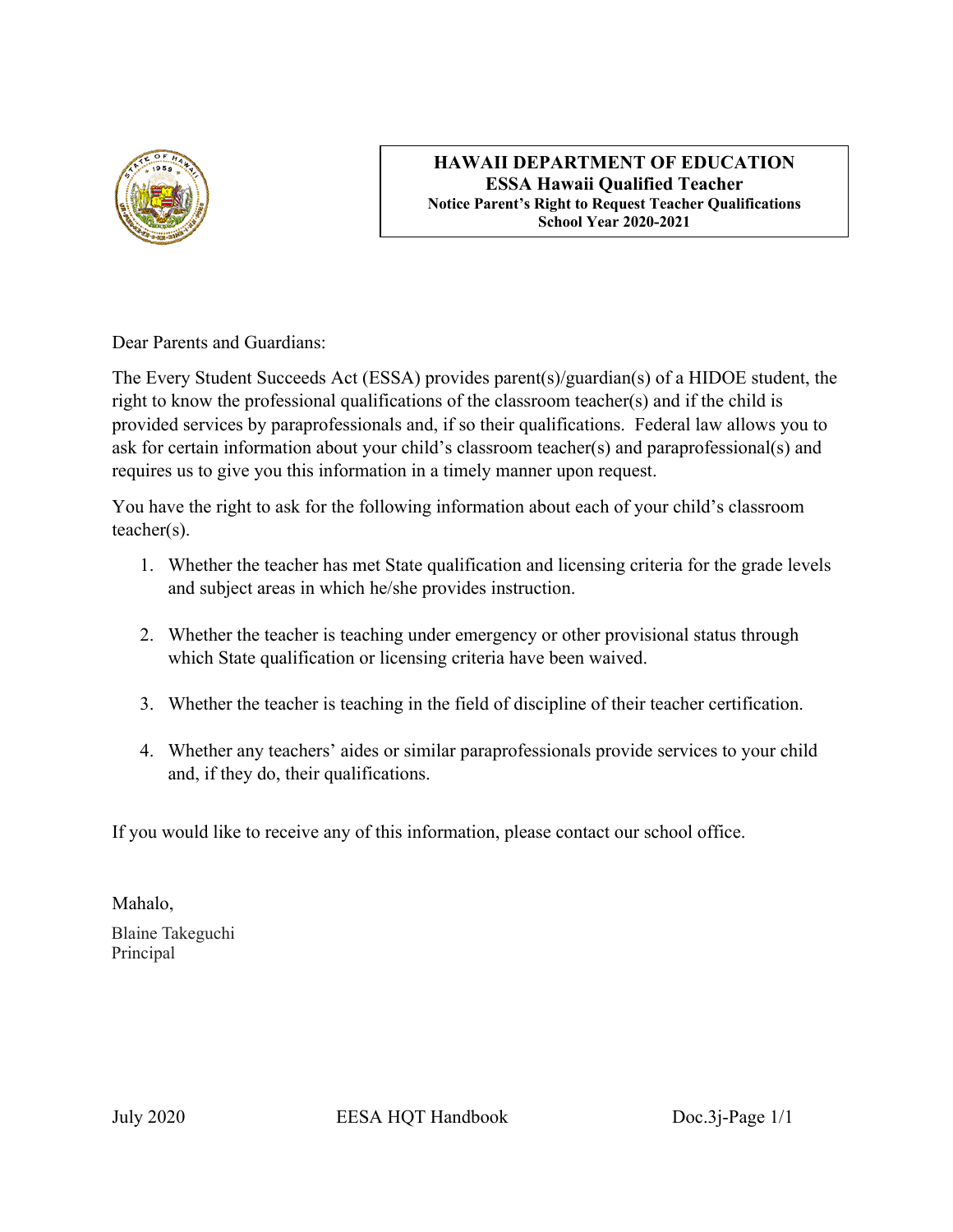

## **HAWAII DEPARTMENT OF EDUCATION**(夏威夷教育部) **ESSA Hawaii Qualified Teacher** (**ESSA**夏威夷教师资格办公室) 有关家长有权要求合格教师事宜的通知样文 **2020-2021** 学年

尊敬的家长和监护人:

The Every Student Succeeds Act (ESSA)(每个学生都成才法案)为每个 HIDOE 学生的家 长/监护人提供权利,以知道班级教师资格情况,以及小孩是否接受准专业的教育,如果 是,那这些教师的资格情况等。联邦法律允许您可以咨询您小孩所在班级老师们和准专业 老师们的相关信息,并且要求我们在有要求的情况下及时为您提供相应的信息。

您有权询问您小孩每个老师的以下相关信息。

- 1. 该老师授课的年段和科目,是否达到州合格证和执照相对应的年段和科目教师的标 准。
- 2. 该老师是否是在紧急情况下或者其他州资格证或执照标准已经放弃不用的条款下来 授课的。
- 3. 该老师是否在他们的教师证所规定的相关领域规则内授课。
- 4. 是否有任何老师的助手或者相似的准专业人员给您的孩子授课,如果有,他们的资 格情况。

如果您想收到这些信息,请联系我们的学校办公室。

致礼,

学校校长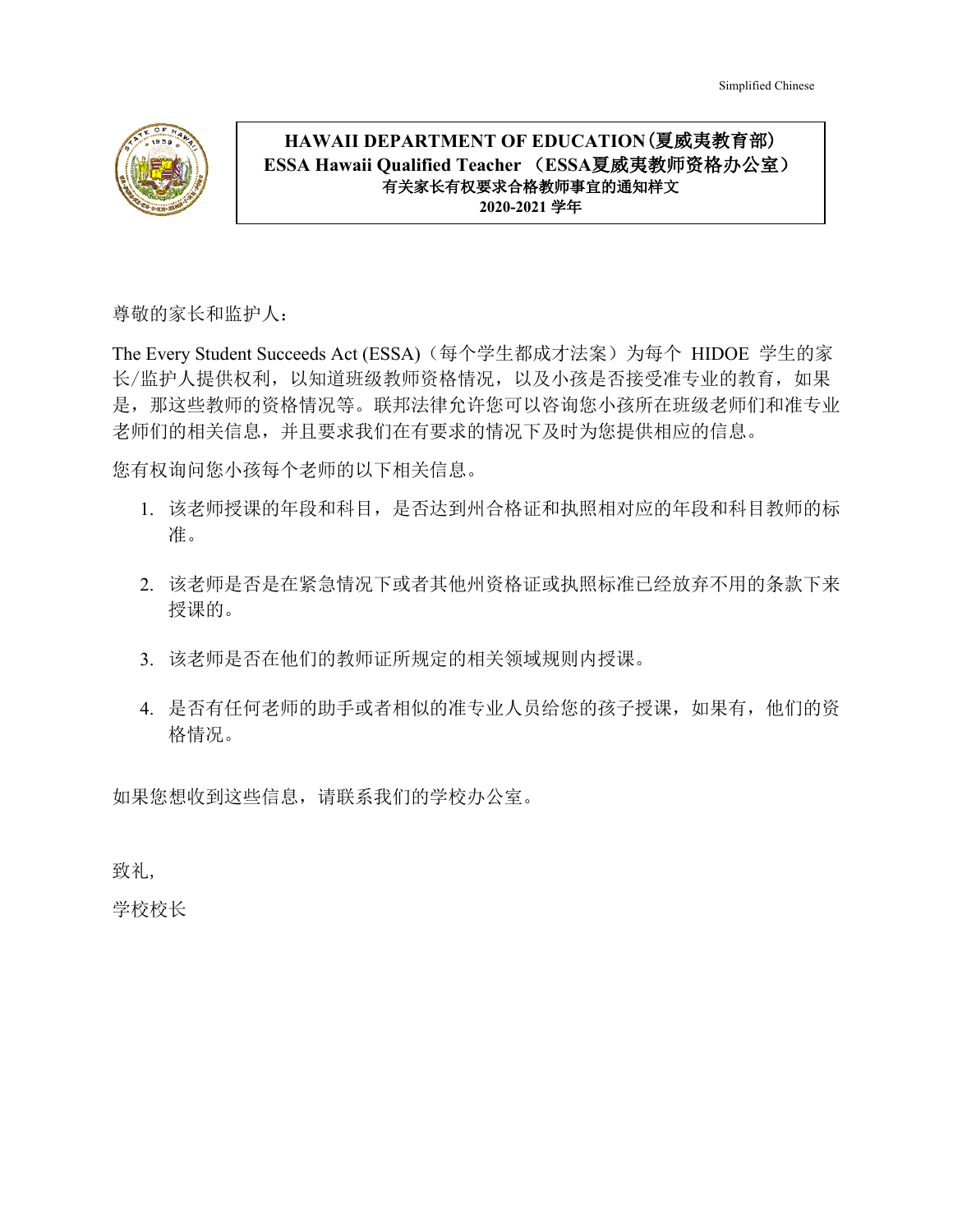Traditional Chinese



# **HAWAII DEPARTMENT OF EDUCATION** (夏威夷教育部) **ESSA Hawaii Qualified Teacher** (**ESSA**夏威夷教師資格辦公室) 有關家長有權要求合格教師事宜的通知樣文 **2020-2021** 學年

尊敬的家長和監護人:

The Every Student Succeeds Act (ESSA)(每個學生都成才法案)為每個 HIDOE 學生的家 長/監護人提供權利,以知道班級教師資格情況,以及小孩是否接受准專業的教育,如果 是,那這些教師的資格情況等。聯邦法律允許您可以諮詢您小孩所在班級老師們和准專業 老師們的相關資訊,並且要求我們在有要求的情況下及時為您提供相應的資訊。

您有權詢問您小孩每個老師的以下相關資訊。

- 1. 該老師授課的年段和科目,是否達到州合格證和執照相對應的年段和科目教師的標 準。
- 2. 該老師是否是在緊急情況下或者其他州資格證或執照標準已經放棄不用的條款下來 授課的。
- 3. 該老師是否在他們的教師證所規定的相關領域規則內授課。
- 4. 是否有任何老師的助手或者相似的准專業人員給您的孩子授課,如果有,他們的資 格情況。

如果您想收到這些資訊,請聯繫我們的學校辦公室。

致禮,

學校校長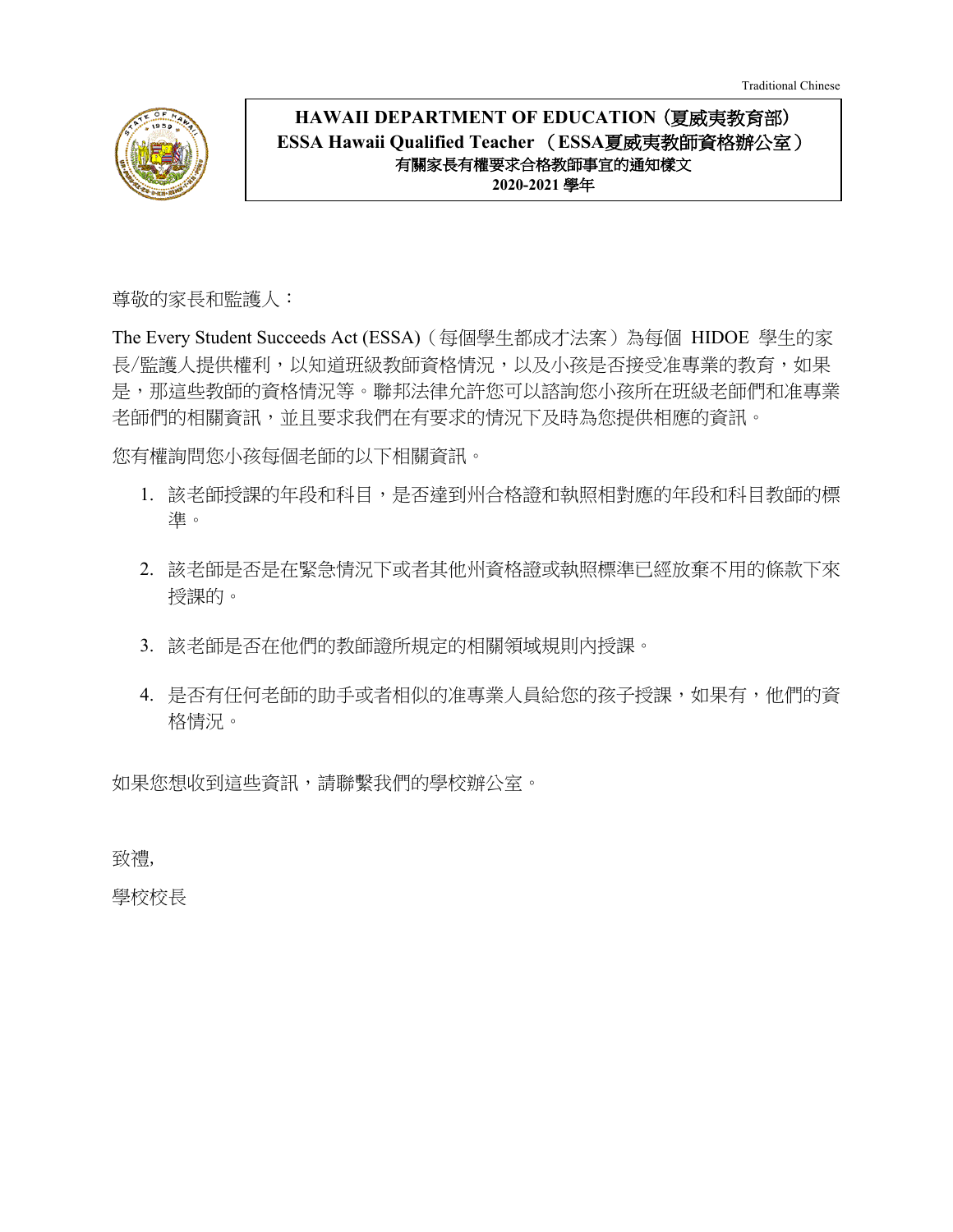Chuukese



**AN HAWAII WE PWUTAIN KÁÉÉ ESSA Ewe Sense A Tufichin Sense nón Hawaii Esinesin ngeni Inenap me Samanap Ren Ar Pwúúng Ar Repwe Tungor/Sinei An Ekkewe Sense Tufichin Ani Ei Angang Ierin Sukuun 2020-2021**

Ran Annim Inenap me Samanap/ Chóón túmwúnúú ewe semiriit:

Ewe annuk a iteni Every Student Succeeds Act (ESSA) a awora ngeni samanap me inenap/chóón túmwúnúú ewe (ekkewe) semiriit, ar pwúúng ar repwe sinei an ekkewe sense nón ekkewe nenien káéé (classroom) tufichin ani ei wiis me ika ewe semiriit a angei an aninis seni ekkewe sia eita ngenir paraprofessionals (chóón aninis nón ekkewe classroom) me ar tufich ar repwe tongeni ani ei sokkun angang. Annukun mwuunapen Merika a mwuut ngonuk omw kopwe eis ika tungor ekkóóch pworausan noun noumw ewe sense me ekkewe chóón anisi nón kewe nenien káėė me a pwan annukutiw pwe sipwe ngonuk ekkei pworaus nón fansoun omw kopwe tungor.

Mei wor omw pwúúng omw kopwe tungor ekkei sokkun pworaus ren emon me emon noun noumw we sense.

- 1. Ika pwe ewe sense a angei noun naisen seni mwuun Hawaii an epwe osukuuna ewe mwiich (grade) me ewe/ekkewe pekin káéé (subject) a wissan osukuuna.
- 2. Ika ewe sense a osukuun nge e chok tonong nón atapwanapwan (emergency hire) ika pwan ekkóóch pekin an tonong ewe ese pwan annuku an epwe angei neun naisen.
- 3. Ika ewe sense mei osukuun nón ewe pekin mei wor nour setifiket ar repwe osukuuna.
- 4. Ika ekkewe chóón anisi ekkewe sense ika ekkewe ra anisi noumw we semiriit ir mei pwan tufich ani ekkewe pekin angang.

Ika kopwe mochen angei ekkei sókkun pworaus, kose mochen kékkééri ach we ofesin sukuun.

Kinissou Chapwúúr,

Perenseponun ewe Sukuun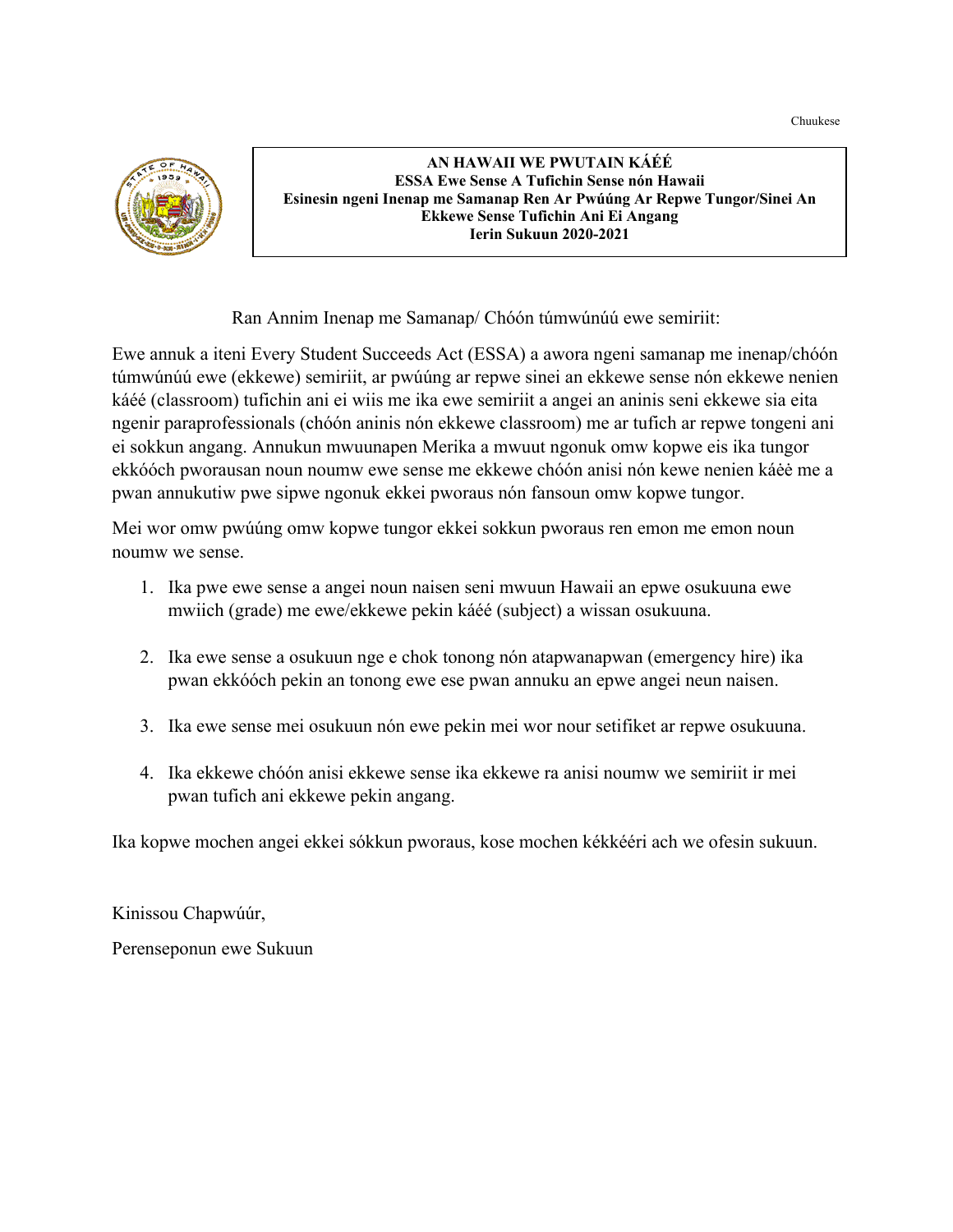

## **BILDUNGSMINISTERIUM HAWAII ESSA Hawaii Lehrerqualifikation Briefvorlage an Eltern über Ihre Recht, Nachweise über die Qualifikationen der Lehrer anzufordern Schuljahr 2020-2021**

Aloha Eltern/Erziehungsberechtigte:

Der Every Student Succeeds Act (ESSA) berechtigt die Eltern/Erziehungsberechtigten von HIDOE-Schülern dazu, über die beruflichen Qualifikationen des Klassenlehrers informiert zu werden, ob das Kind von Aushilfskräften unterrichtet wird, sowie deren Qualifikationen. Gesetzlich dürfen Sie bestimmte Informationen über die Klassenlehrer und Aushilfskräfte, die Ihr Kind unterrichten, anfordern; wir sind dazu verpflichtet, diese Informationen auf Anfrage zeitig bereitzustellen.

Sie sind dazu berechtigt, die folgenden Informationen über die Lehrer Ihres Kindes anzufordern.

- 1. Ob der/die Lehrer/in die staatlichen Qualifikations- und Zulassungskriterien für die relevanten Klassenstufen und Fachbereiche erfüllt.
- 2. Ob der Lehrer als Aushilfe oder auf vorläufiger Basis unterrichtet, so dass die staatlichen Qualifikations- oder Zulassungskriterien nicht zutreffen?
- 3. Ob der/die Lehrer/in im Fachgebiet seiner/ihrer Zulassung unterrichtet.
- 4. Ob Aushilfslehrer oder vergleichbare Kräfte Ihr Kind unterrichten, sowie deren Qualifikationen.

Falls Sie diese Informationen erhalten möchten, wenden Sie sich bitte an unsere Verwaltung.

Mahalo,

Schulleiter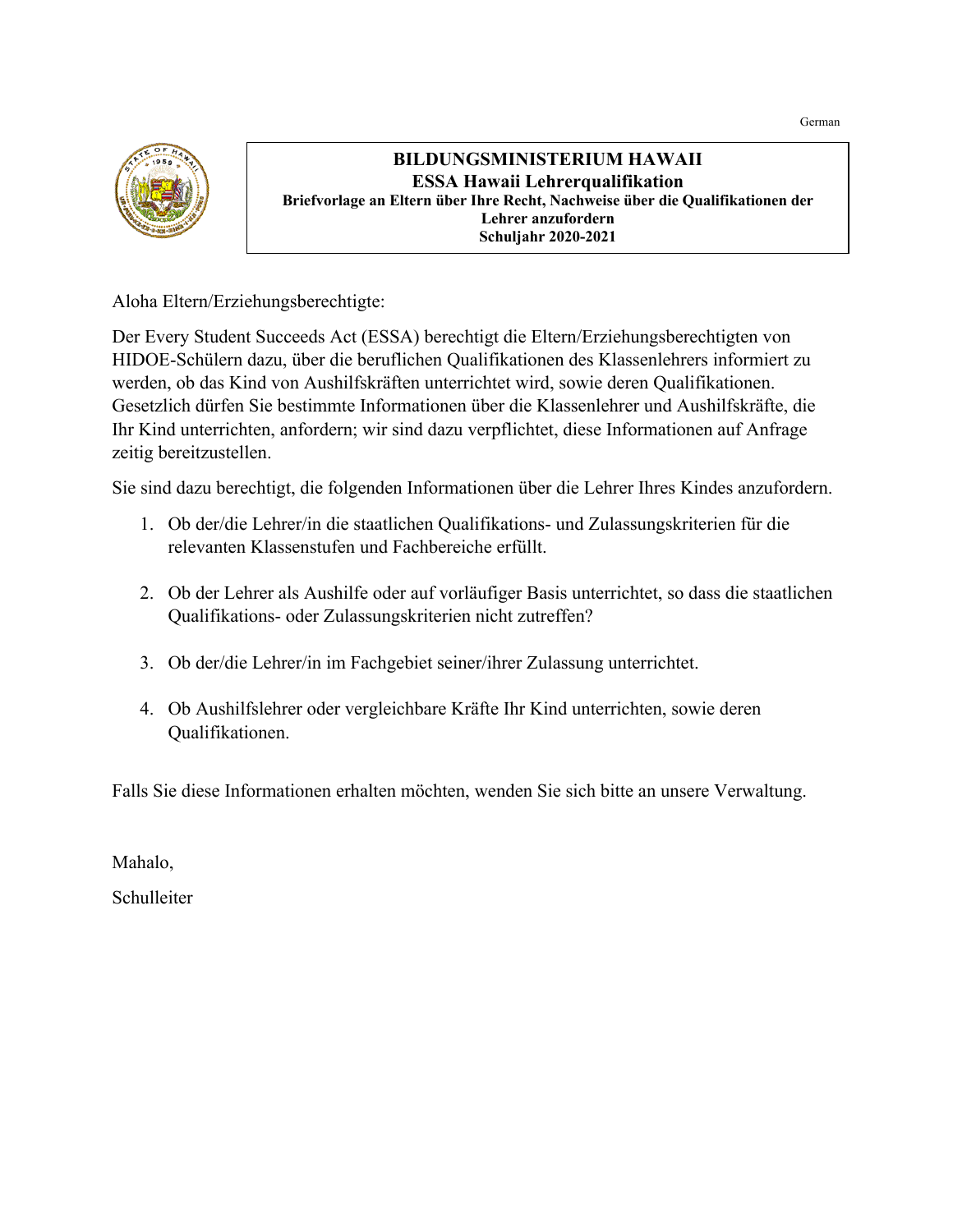**Ilokano**



#### **DEPARTAMENTO TI EDUKASION TI HAWAII ESSA Kualipikado a Mannursuro iti Hawaii Pagtuladan a Pakaammo iti Karbengan ti Nagannak a Mangkiddaw Kadagiti Kualipikasion ti Mannursuro Tawen Akademiko 2020-2021**

Patgenmi a Nagannak ken Agay-aywan:

Ti Linteg a Mangituyang a ti Tunggal Estudiante Agballigi wenno ti Every Student Succeeds Act (ESSA), ituyangna a ti/dagiti nagannak/agay-aywan iti maysa nga estudiante nga adda iti babaen ti Departamento ti Edukasion ti Hawaii (HIDOE), ket addaan iti karbengan a mangammo kadagiti propesional a kualipikasion ti/dagiti mannursuro ket no ti ubing ket maipaayan iti serbisio babaen dagiti saan pay a lisensiado a mannursuro, nasken met a maammuan dagiti kualipikasionda. Ti linteg pederal, ipalubosna kadakayo a mangammo kadagiti dadduma nga impormasion maipanggep iti/kadagiti mannursuro ken iti/kadagiti saan a lisensiado a mannursuro nga agserserbi iti anakyo ken ibilinna kadakami nga itedmi kadakayo daytoy nga impormasion iti kasapaan a gundaway no kiddawenyo daytoy kadakami.

Addaankayo iti karbengan a mangammo kadagiti sumaganad nga impormasion maipanggep iti/kadagiti mannursuro ti anakyo.

- 1. No nagun-od ti mannursuro dagiti pagrukodan ti kualipikasion nga intuyang ti Estado ken lisensiado para kadagiti tukad ken kadagiti asignatura nga isursurona.
- 2. No naala ti mannursuro a mangisuro gapu iti emerhensia a kasapulan wenno ania man a gapu ti saan a permanente a kaaddana dita ket ti pagrukodadan ti kualipikasion ti Estado ken kinalisensiado, saan a maipakat kenkuana.
- 3. No mangisursuro ti mannursuro iti tay-ak a paglainganna a kas nailanad iti sertipikasionna a kas mannursuro.
- 4. No adda man dagiti katulongan ti mannursuro wenno umasping a saan pay a lisensiado a mannursuro a mangipapaay kadagiti serbisio iti anakyo, ket no adda man, ania dagiti kualipikasionda.

No kayatyo ti makaawat iti ania man kadagitoy nga impormasion, mabalinyo nga awagan ti opisina ti eskuelatayo.

Mahalo,

Prinsipal ti Eskuela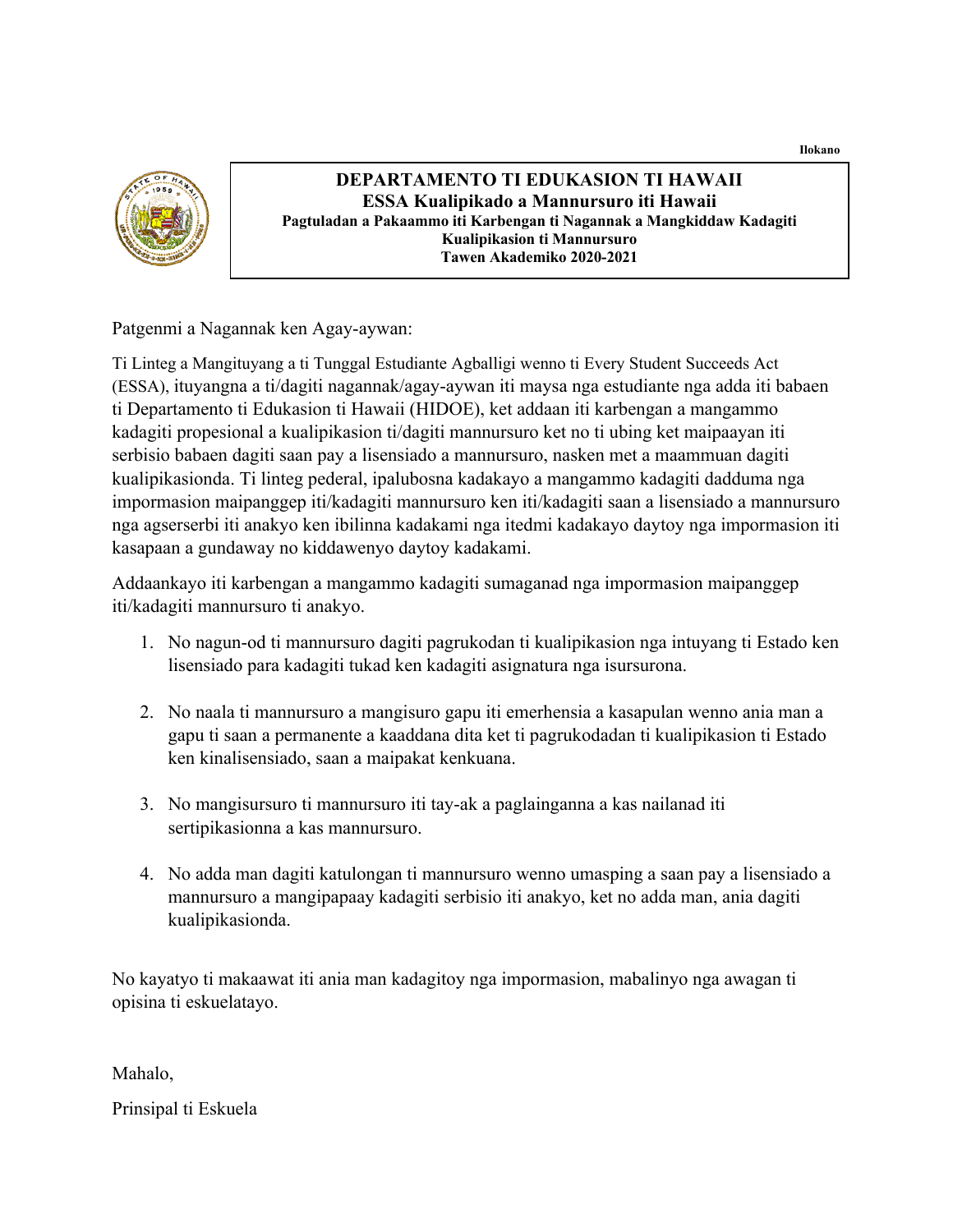Japanese



## **HAWAII DEPARTMENT OF EDUCATION**(ハワイ教育省) **ESSA Hawaii Qualified Teacher** (**ESSA**ハワイ適格教師) 適格教師の資格を求める親の権利についてのサンプル通知 **2020-2021** 学年

## 親愛なる親/保護者 様:

The Every Student Succeeds Act (ESSA) (全学生の成功法)は HIDOE学生の親/保護者に 教師の職業資格及び⼦供が補助教師によるサービスを供給された場合の彼らの資格を知 る権利を与えます。連邦法ではお子供の教師や準専門家に関する特定情報を尋ねること ができ、要求に応じて適時に関連情報を提供することになってます。

貴方はお子供の担当してる教師に関する次の情報を求める権利があります。

- 1. 教師は指導を行ってる学年及び科目分野の州の資格及びライセンス基準を満たし ているかどうか。
- 2. 教師が州の資格又はライセンスの基準が放棄されてる緊急時又はその他の暫定的 な状態での授業であるかどうか。
- 3. 教師は教師資格の訓練分野で教えてるかどうか。
- 4. 教師補助官又は類似な補助教師がお子供さんにサービスを提供しれるか、もしそ うである場合、その資格は。

上記の情報希望される場合、学校の事務所にお問い合わせください。

敬具

学校の校長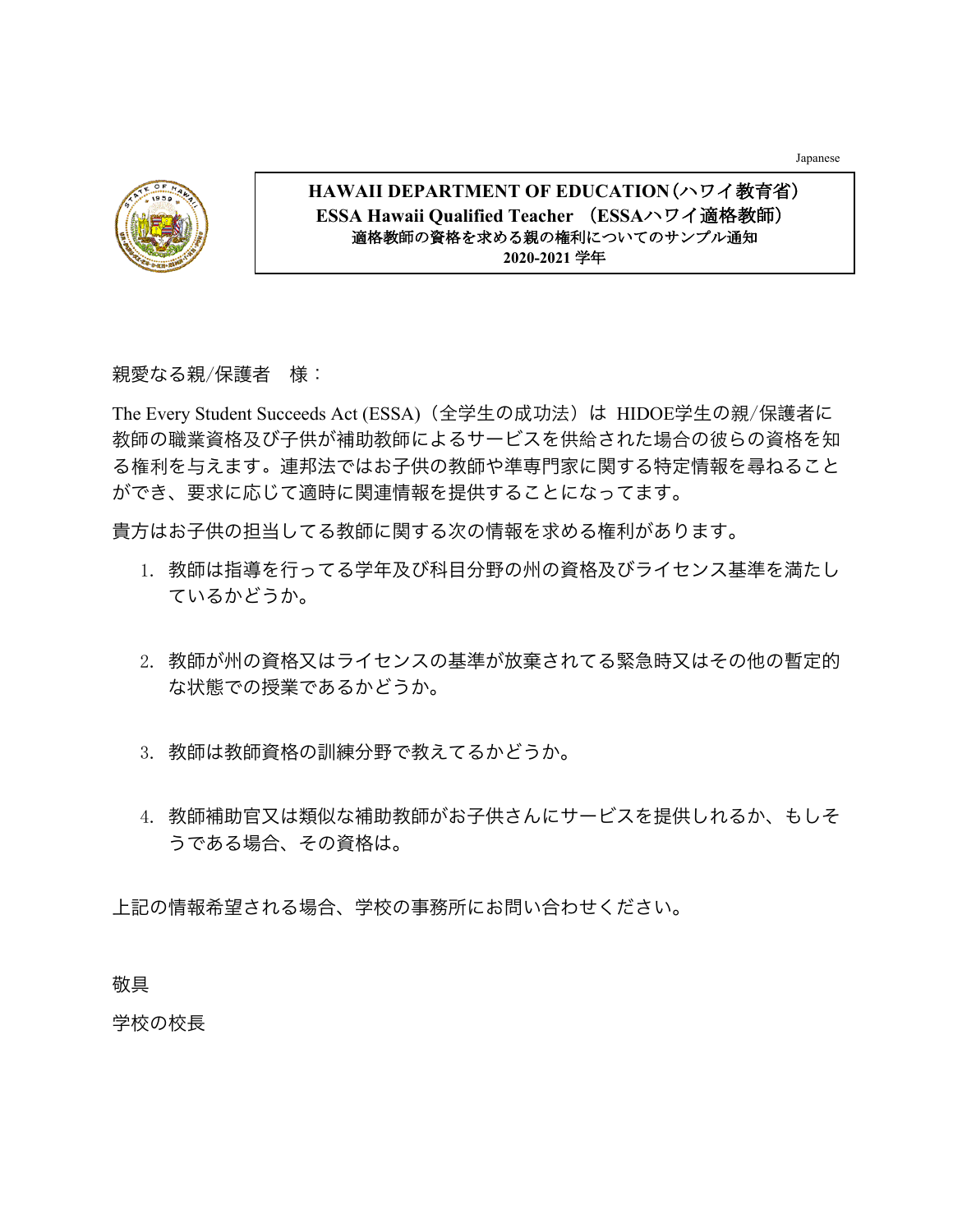Korean



## **HAWAII DEPARTMENT OF EDUCATION**(하와이 교육부) **ESSA Hawaii Qualified Teacher** (**ESSA**하와이 인증 교사) 인증 교사를 신청할 학부모의 권리에 대한 표본 통보서 **2020-2021** 학년

친애하는 학부모 및 보호자님에게:

The Every Student Succeeds Act (ESSA)(모든 학생의 성공법)은 HIDOE 학생의 학부모/보호자에게 학급 교사의 전문 자격 및 보조 교사가 자녀에게 서비스를 제공하는 경우 해당 교사의 자격을 알수 있는 권리를 제공합니다. 연방법은 귀하가 자녀의 담당 교사(들) 및 준 전문가(들)에 대한 특정 정보를 요청할 수 있게 하며 요청에 따라 해당 정보를 적시에 제공하도록 요구합니다.

귀하는 자신의 자녀를 담임한 교사(들)에 대하여 다음의 정보를 요구할 수 있습니다.

- 1. 교사는 교육을 제공하는 학년 및 과목 영역에 대한 주 인증 및 라이센스 기준을 충족했는지 여부.
- 2. 교사는 주 인증 또는 라이센스 기준이 포기된 비상 사태 또는 잠정 상태에서 교습중인지 여부.
- 3. 교사는 교사 자격의 징계 영역내에서 가르치는지 여부.
- 4. 교사 보조원 또는 유사한 준 보조 교사가 자녀에게 서비스를 제공하고 있는지, 만일 자녀가 보조 서비스를 받고 있을시 그들의 인증 여부.

이상의 정보가 필요하시다면 학교 사무실에 연락하십시오.

감사합니다.

학교 교장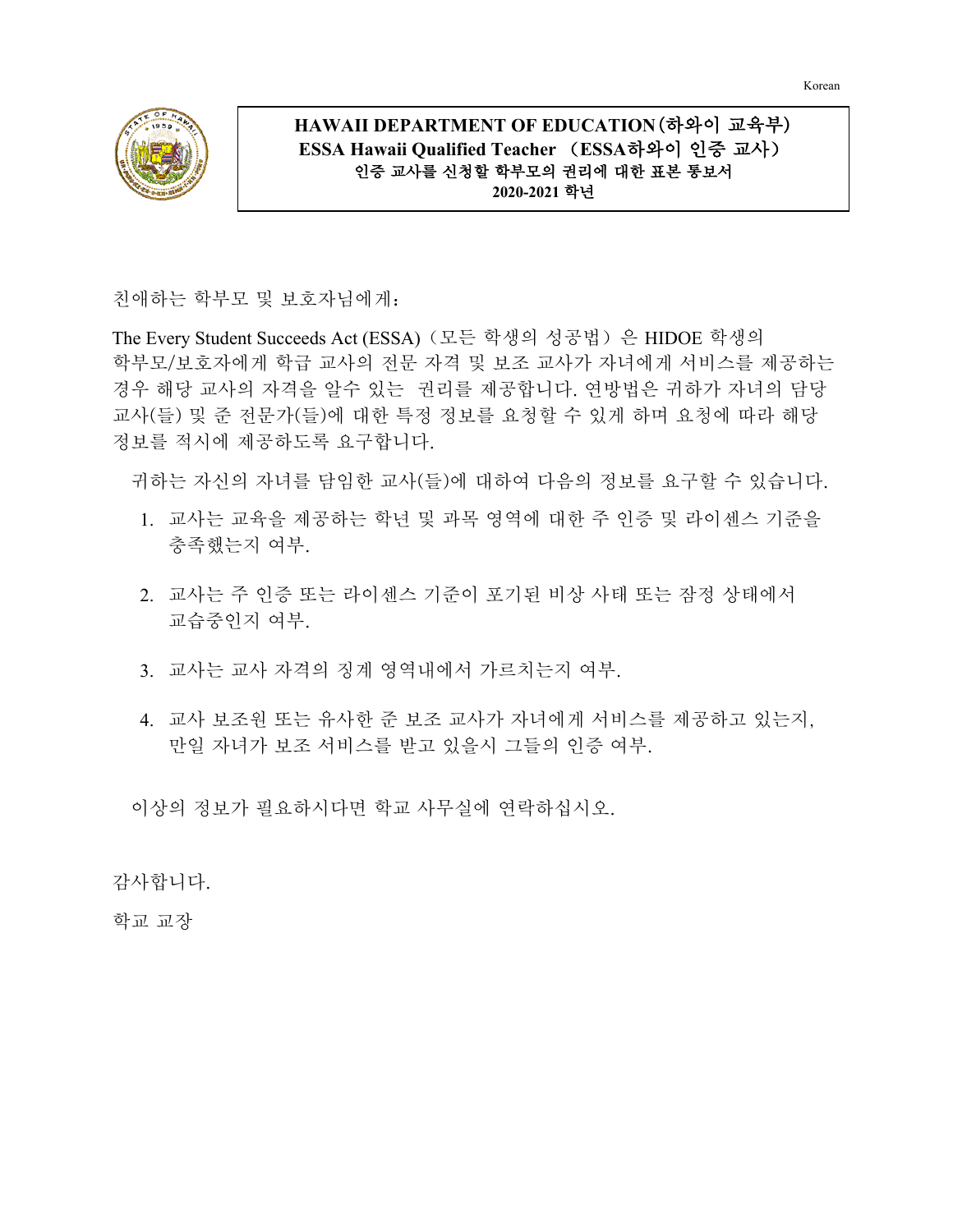

#### ພະແນກສຶກສາທິການລັດຮາວາຍ ອາຈານສອນ ທີ ມຄຸ ນວຸ ດທິ ຕາມ **ESSA** ຂອງລັດຮາວາຍ ່  $\overline{a}$ ຕົວຢ່າງແຈ້ງການວ່າດ້ວຍສິດຂອງພໍແມ່ ເພື່ອຂໍຄຸນວຸດທິຂອງອາຈານສອນ ່ ່ ສົກຮຽນ **2020-2021**

ຮຽນທ່ານພໍແມ່ ແລະ ຜູ້ປົກຄອງທີ່ຮັກແພງ: ີ່

ໍ ຂການົດວ່າດ້ວຍຄວາມສາເລັດຂອງນັກຮຽນທຸກໆຄົນ <sub>(The Every Student Succeeds Act (ESSA))</sub> ການົດໃຫ້ພໍແມ່⁄ຜູ້ ້ ປກຄອງຂອງນັກຮຽນ <code>HIDOE</code> ມີສິດຮູຈັກຄຸນວຸດທິທາງດານອາຊີບຂອງຄູປະຈາຫອງ ແລະ ໃຫຮູວາ ນັກຮຽນ ໄດ້ຮັບການບໍລິການຈາກອາຈານມືອາຊີບໃນການໃຫ້ການຊ່ວຍເຫຼືອຫຼືບໍ່, ຖ້າໄດ້ຮັບ ຄຸນວຸດທິຂອງພວກເຂົາ ີ ມີຫຍັງແດ່. ກົດໝາຍຂອງລັດຖະບານກາງອະນຸຍາດໃຫ້ທ່ານຂໍເອົາຂໍມູນສະເພາະກ່ຽວກັບອາຈານປະຈຳ ຫ້ອງລູກຂອງທ່ານ ແລະ ຄວາມເປັນມືອາຊີບໃນການໃຫ້ຄວາມຊ່ວຍເຫຼືອ ແລະ ຮູງກຮ້ອງໃຫ້ພວກເຮົາໃຫ້ຂໍ ມູນນີແກ່ທ່ານທັນຕາມເວລາການຂໍ້.

ທ່ານມີສິດຂໍຂໍມູນກ່ຽວກັບອາຈານປະຈຳຫ້ອງລູກຂອງທ່ານໄດ້ຕາມຂໍມູນຕໍ່ໄປນີ້.

- $_{\rm 1.}$  ອາຈານສອນມີຄຸນວຸດທິ ແລະ ມາດຖານການອະນຸຍາດຕາມທີ່ລັດການົດສາລັບລະດັບເກຣດ ແລະ ິ ວິຊາທີລາວ $\mu$ າງໃຫ້ການສິດສອດບໍ່. ໍ
- $_{\rm z}$  ອາຈານສອນກຳລັງສອນພາຍໃຕ້ສະພາບສຸກເສີນ ຫຼື ສະຖານະຊົວຄາວອື່ນໆ ເຊິ່ງຄຸນວຸດທິ ຫຼື ມາດ  $\overline{a}$ ິ ຖານການອະນຸຍາດຂອງລັດຖັກລົບລາງໄປແລວບ.
- $_{3}$  ອາຈານສອນກຳລັງສອນໃນຂົງເຂດວິຊາທີ່ໄດ້ຮັບການຢັ້ງຍື່ນການເປັນອາຈານສອນຂອງພວກເຂົາ ່ ບ.
- 4. ການຊ່ວຍເຫຼືອຂອງອາຈານສອນໃດໜຶ່ງ ຫຼື ການຊ່ວຍເຫຼືອທີ່ເປັນມືອາຊີບຄ້າຍຄືກັນໃຫ້ບໍລິການ ກັບລູກຂອງທ່ານບໍ, ຖ້າມີ, ຄຸນວຸດທິຂອງພວກເຂົາມີຫຍັງແດ່. ໍ

ຖ້າທ່ານຢາກໄດ້ຮັບຂໍ້ມູນນີ້, ກະລຸນາຕິດຕໍຫາຫ້ອງການໃນໂຮງຮຽນຂອງພວກເຮົາ.

ມາຮາໂລ (Mahalo),

ໍ ອານວຍການໂຮງຮຽນ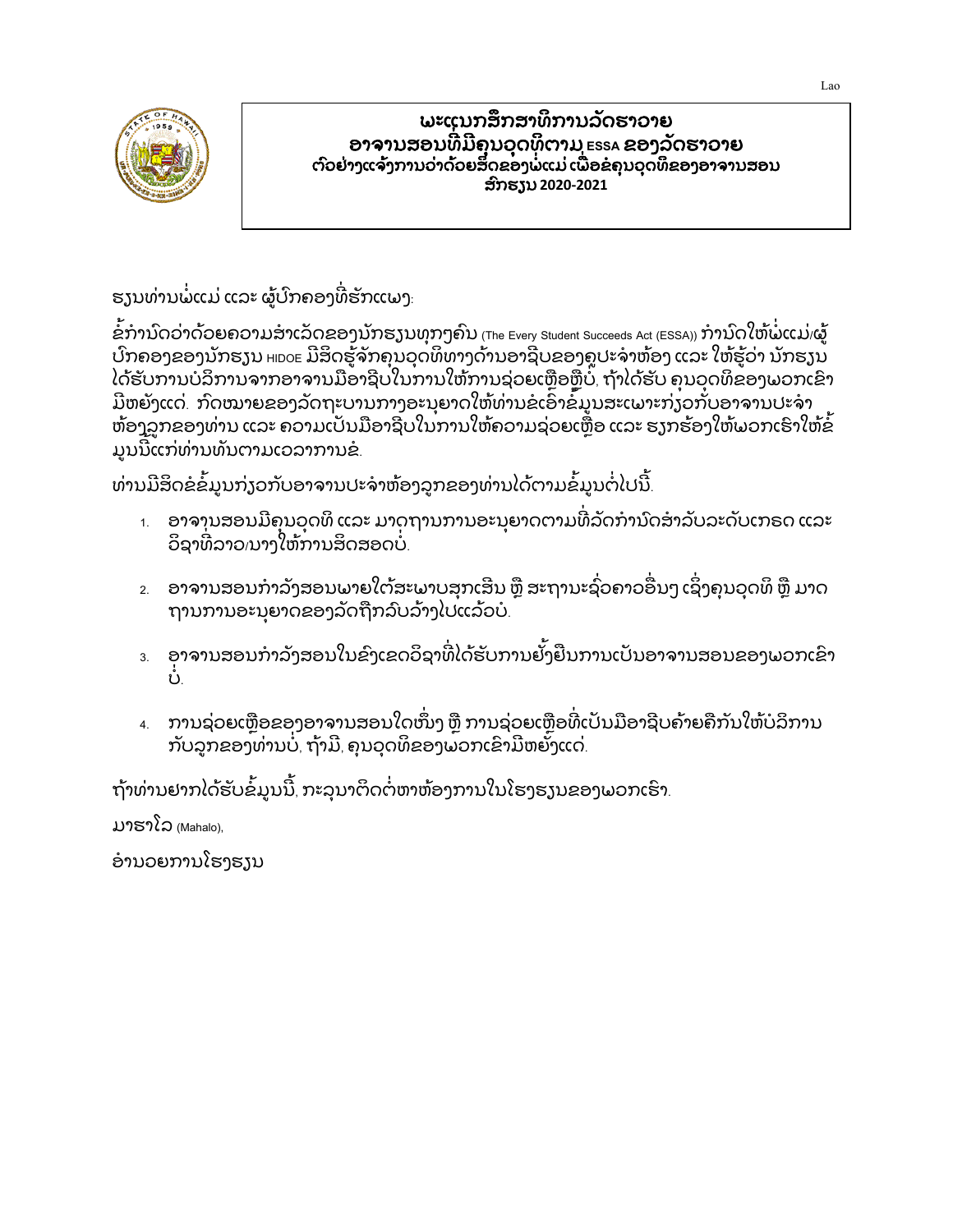Marshallese



#### **HAWAII DEPARTMENT IN EDUCATION Kōjjeļā Jaṃbōļ kōn an Jinen/Jemen Maron̄ in Kajjitōk kōn an Ri-Kaki Menin Qualify Iiō in Jikuuļ 2020-2021**

Iakwe Jinen/Jemen im Ri-lale ro:

Every Student Succeeds Act eo (ESSA (Kajjojo Ri-jikuuļ naaj Jeraaṃṃan)) ej leļọk n̄an jinen/jemen/ri-lale eo/ro an juon ri-jikuuļ ilo HIDOE, aer maron̄ in jeļā menin karōk professional an ri-kaki eo/ro ilo ruuṃ eo/ko im elan̄n̄e elōn̄ ippān-professional wōt me ej leļọk jipan̄ ko n̄an ajri eo im, n̄e elōn̄ menin karōk ko aer. Kien federal eo ej kōmālim aṃ kajjitōk kōn ejejjet meļeļe ko kōn ri-kaki eo/ro im ippān-professional eo/ro in ruuṃ eo an nājūṃ im ej kakien bwe kōmin lewaj meļeļe kein ilo iien ekkar n̄e kwōj kajjitōk kake.

Elōn̄ aṃ maron̄ in kajjitōk kōn meļeļe kein me rej ļoor kōn an nājūṃ ri-kaki eo/ro ilo ruuṃ eo/ko an.

- 1. Elan̄n̄e ri-kaki eo ej qualify ekkar n̄an kakien ko im rule ko in kōmālim an State eo ilo kilaj ko im subject ko me ej katakin kake.
- 2. Elan̄n̄e ri-kaki eo ej katakin iuṃwin emergency ak bar juon status in iien ekadu me rekar kōjekdọọn menin karōk ak kōmālim an State eo kake.
- 3. Elan̄n̄e ri-kaki eo ej katakin ilo meļaaj ak ekkatak eo me rekar bōk kaṃool in ri-kaki kake.
- 4. Elan̄n̄e jabdewōt ri-jipan̄ ri-kaki ro ak bar ippān-professional ro āindein rej leļọk jipan̄ ko n̄an nājūṃ im, n̄e āindein, menin karōk ko aer.

N̄e kwō kōņaan in bōk jabdewōt iaan meļeļe kein, jouj im contact wōpij in jikuuļ eo ad.

Koṃṃool,

Principal in Jikuuļ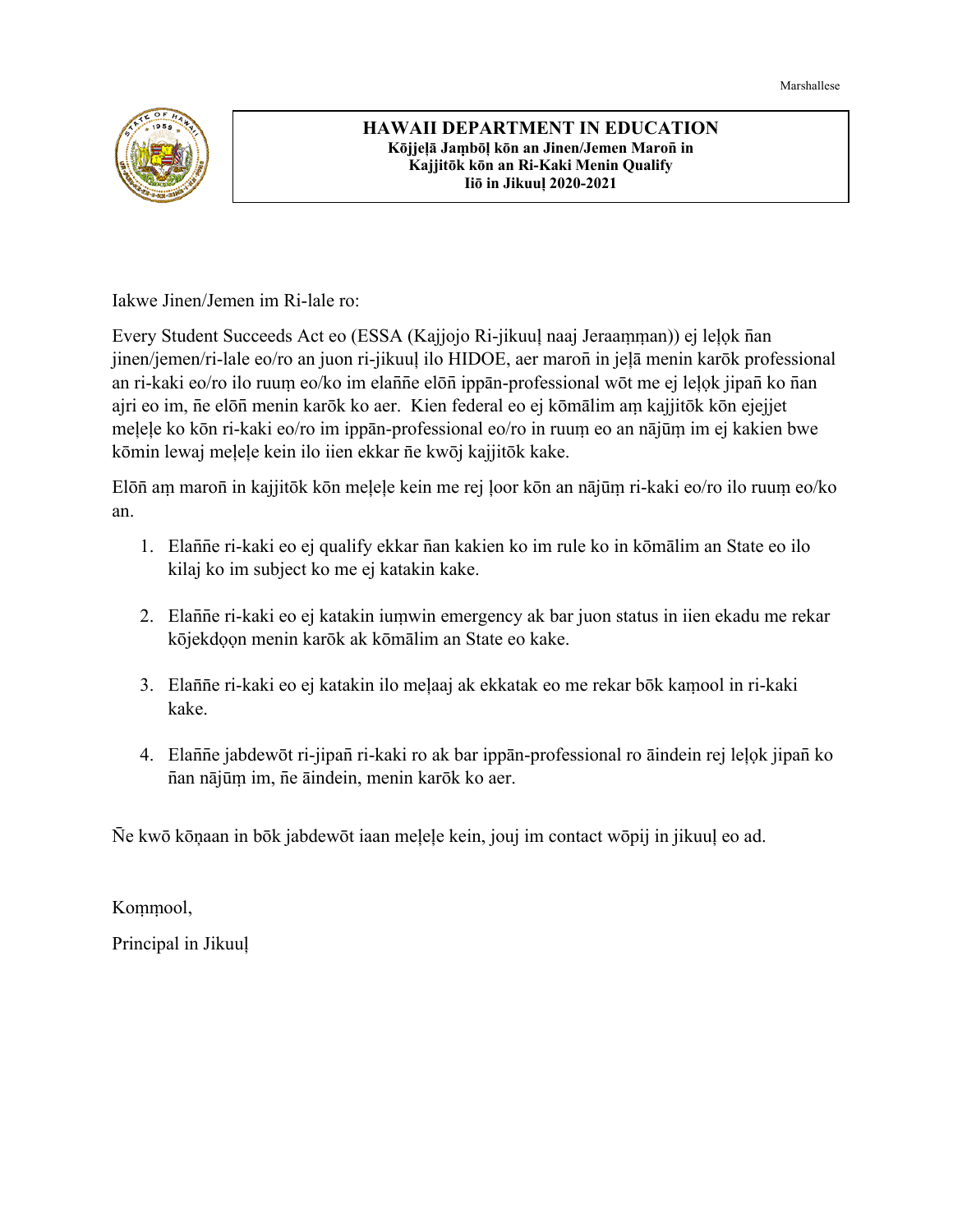Samoan



#### **MATAGALUEGA O A'OGA HAWAI'I ESSA Hawaii Faia'oga Pasi Fa'asilasilaga Fa'ata'ita'i Aiā Tatau a Matua e Talosagaina ai Agava'a o Faia'oga Tausaga Fa'alea'oa'oga 2020-2021**

Mo Matua ma Ē o lo'o va'aia,

O le Tulafono o Tamaiti A'oga uma e Manuia (ESSA) e tu'uina atu ai I matua/ē o lo'o va'aia o se tamaitiiti a'oga HIDOE, le aiā tatau e iloa ai agava'a ma tusi pasi o le faia'oga I totonu o le potua'oga ma a fa'apea o lo'o tu'uina atu auaunaga I le tamaitiiti mai se faia'oga ua ofoina atu auaunaga fa'afaia'oga ae le'i mae'a atoatoa ona tusi pasi, ma po'o a fo'i ni ona agava'a. E fa'atagaina e tulafono a le mālō oe ona tāpā fa'amatalaga patino e tusa ai ma faia'oga a lou alo I totonu o potu a'oga po'o faia'oga ua ofoina atu auaunaga fa'afaia'oga ae le'i mae'a atoatoa ona tusi pasi ma tāpā I matou ina ia tu'uina atu ia te oe lenei fa'amatalaga I se taimi vave pe a talosagaina.

E iai lou aiā tatau ete tāpāina ai fa'amatalaga ua ta'ua I lalo e tusa ai ma faia'oga ta'itasi a lau tama.

- 1. Pe ua fa'amalieina e le faia'oga aiaiga o agava'a ma le fa'avasegaga o laisene a le Setete mo vasega ma mata'upu o lo'o ia tu'uina atu ai fa'atonuga.
- 2. Pe o lo'o a'oa'o atu le faia'oga I lalo o ni tulaga fa'afuase'i po'o nisi tulaga fa'aagaga e auala atu ai le fa'asafua o agava'a ma le fa'avasegaina o laisene a le Setete.
- 3. Pe o lo'o a'oa'o atu le faia'oga I le vaega tonu o lo'o iai lona tusi pasi.
- 4. Pe iai nisi faia'oga fesoasoani po'o nisi faia'oga ua ofoina atu auaunaga fa'afaia'oga ae le'i mae'a atoatoa ona tusi pasi, ma afai o lea, po'o a fo'i o latou agava'a.

Afai ete mana'o ete mauaina nisi o nei fa'amatalaga, fa'amolemole fa'afeso'ota'i mai le tatou ofisa a le a'oga.

Fa'afetai,

Pule A'oga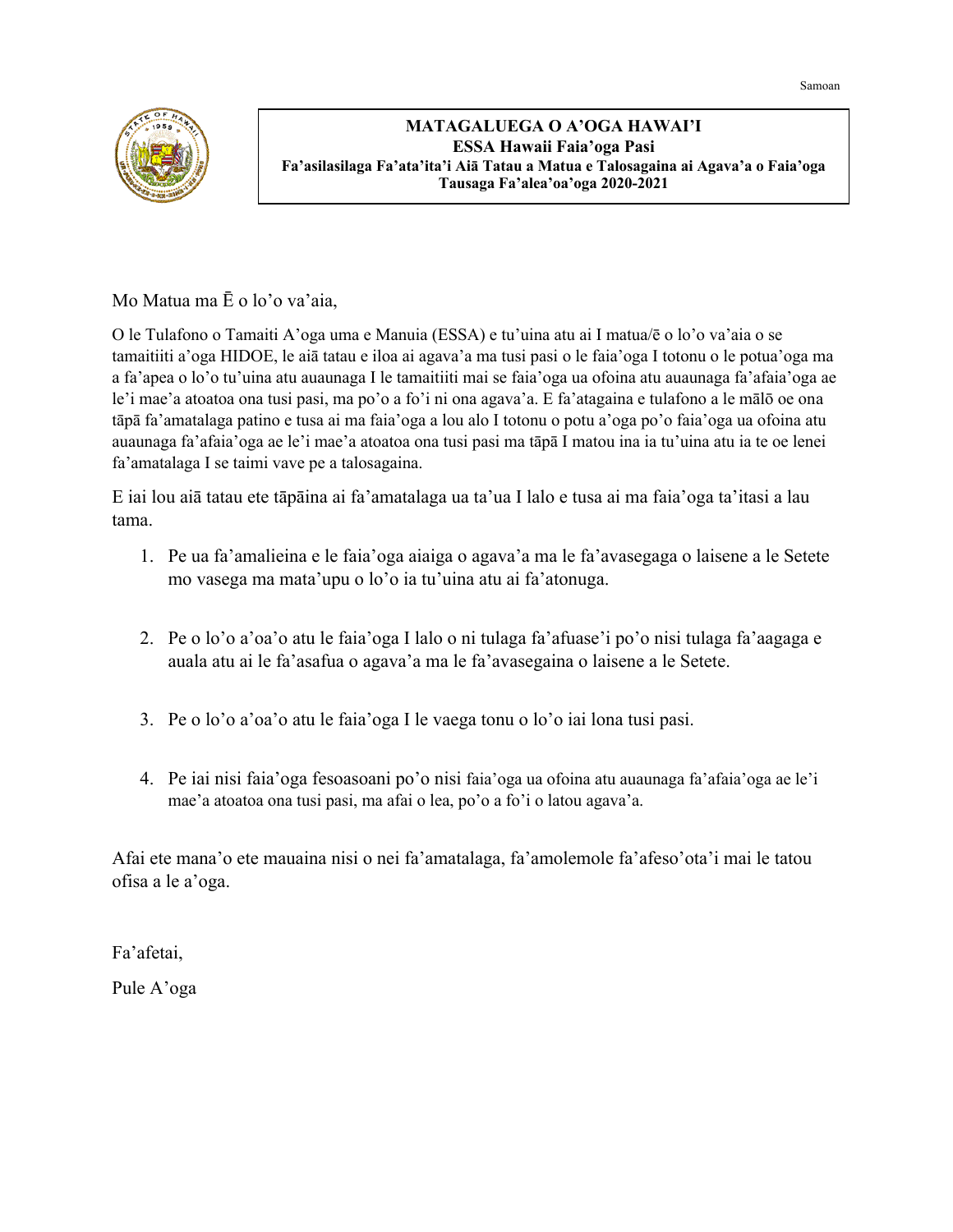

#### **DEPARTAMENTO DE EDUCACIÓN DE HAWÁI Educador cualificado de la Ley Cada Estudiante Triunfa (ESSA) en Hawái Carta modelo sobre el derecho de los padres a solicitar las cualificaciones de los educadores Año académico 2020-2021**

Estimado/a padre/madre/tutor:

La Ley Cada Estudiante Triunfa (ESSA) dispone que los padres/tutores de los estudiantes dentro de la órbita del Departamento de Educación de Hawái tienen el derecho a conocer las cualificaciones profesionales de las/os maestras/os de clase y, en caso de que sus hijas/os reciban instrucción por parte de paraprofesionales, a conocer las cualificaciones de estos últimos. La ley federal le permite solicitar determinada información sobre las/os maestras/os de clase y los paraprofesionales que asisten a su hija/o; además, dispone que, ante su solicitud, debemos brindar dicha información oportunamente.

Tiene derecho a solicitar la siguiente información sobre las/os maestras/os de clase de su hija/o:

- 1. si la/el maestro cumplimentó con los requisitos para obtener la cualificación estatal o la licenciatura para el nivel académico y las áreas temáticas que instruye;
- 2. si la/el maestra/o brinda servicios de emergencia o de carácter provisional que eximen la cualificación estatal o la licenciatura;
- 3. si la/el maestra/o está prestando servicio en su área o disciplina de enseñanza según su certificación profesional;
- 4. si cualquier otro auxiliar docente o paraprofesional similar brinda instrucción a su hija/o y, en caso afirmativo, las cualificaciones de estas personas.

Si desea recibir dicha información, póngase en contacto con nuestra oficina académica.

Saludos cordiales.

Director/a de la escuela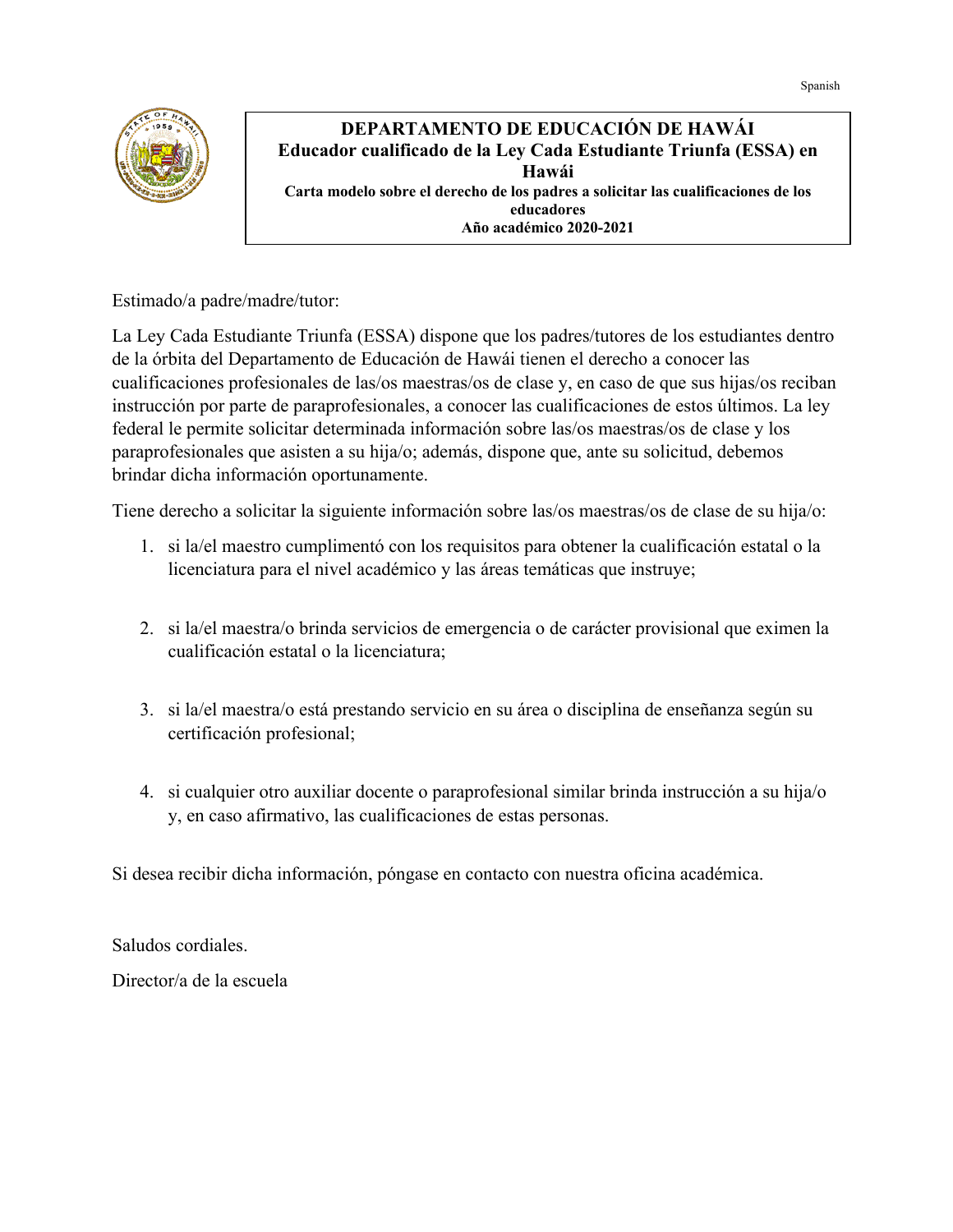

**DEPARTAMENTO NG EDUKASYON NG HAWAII ESSA Kuwalipikadong Guro ng Hawaii Halimbawa ng Pabatid sa Karapatan ng Magulang na Humingi ng Mga Kuwalipikasyon ng Guro Taong Paaralan 2020-2021**

Mahal Naming Mga Magulang at Mga Tagapag-alaga:

Ang Batas Tungkol Sa Pagtatagumpay ng Bawat Mag-aaral o Every Student Succeeds Act (ESSA) ay ibinibigay sa mga magulang o mga tagapag-alaga ng mag-aaral na nasa pag-aaruga ng Departamento ng Edukasyon ng Hawaii (HIDOE) ang karapatan na malaman ang kuwalipikasyong pangprosesyonal ng guro/mga guro at kung ang kanilang anak ay pinagsisilbihan ng mga di-lisensiyadong guro, at kung mayroon man, ang kanilang mga kuwalipikasyon. Ikaw ay pinahihintulutan ng batas pederal na malaman ang ilang bagay tungkol sa guro/mga guro at di/mga di-lisensiyadong mga guro at inihahabilin sa amin na ibigay ang impormasyong ito sa inyo sa pinakamadaling panahon kung ito'y iyong kinakailangan.

Karapatan mong malaman ang kasagutan sa mga katanungan sa ibaba tungkol sa guro/mga guro ng inyong anak.

- 1. Kung ang guro ay kuwalipikado ayon sa isinasaad ng Estado o may lisensiya para sa pagtuturo sa mga antas na tinuturuan at mga asignatura na kanyang itinuturo.
- 2. Kung ang guro ay nagtuturo dahil pansamantalang kailangan ang kanyang serbisyo o ano pa man ang kadahilanan ng temporaryo nitong pagtuturo at ang mga kuwalipikasyon na isinasaad ng Estado o ang lisensiya sa pagtuturo ay isinantabi muna.
- 3. Kung ang guro ay nagtuturo sa larang na siya ay dalubhasa ayon sa sertipikasyon niya bilang guro.
- 4. Kung mayroon mang mga katulong ng guro o kaparis nitong mga di-lisensiyadong guro na nagbibigay-serbisyo sa inyong anak, ano ang kanilang mga kuwalipikasyon.

Kung gusto po ninyong makatanggap ng alin man sa mga impormasyong ito, maaari po ninyong tawagan ang opisina ng ating paaralan.

Mahalo,

Prinsipal ng Paaralan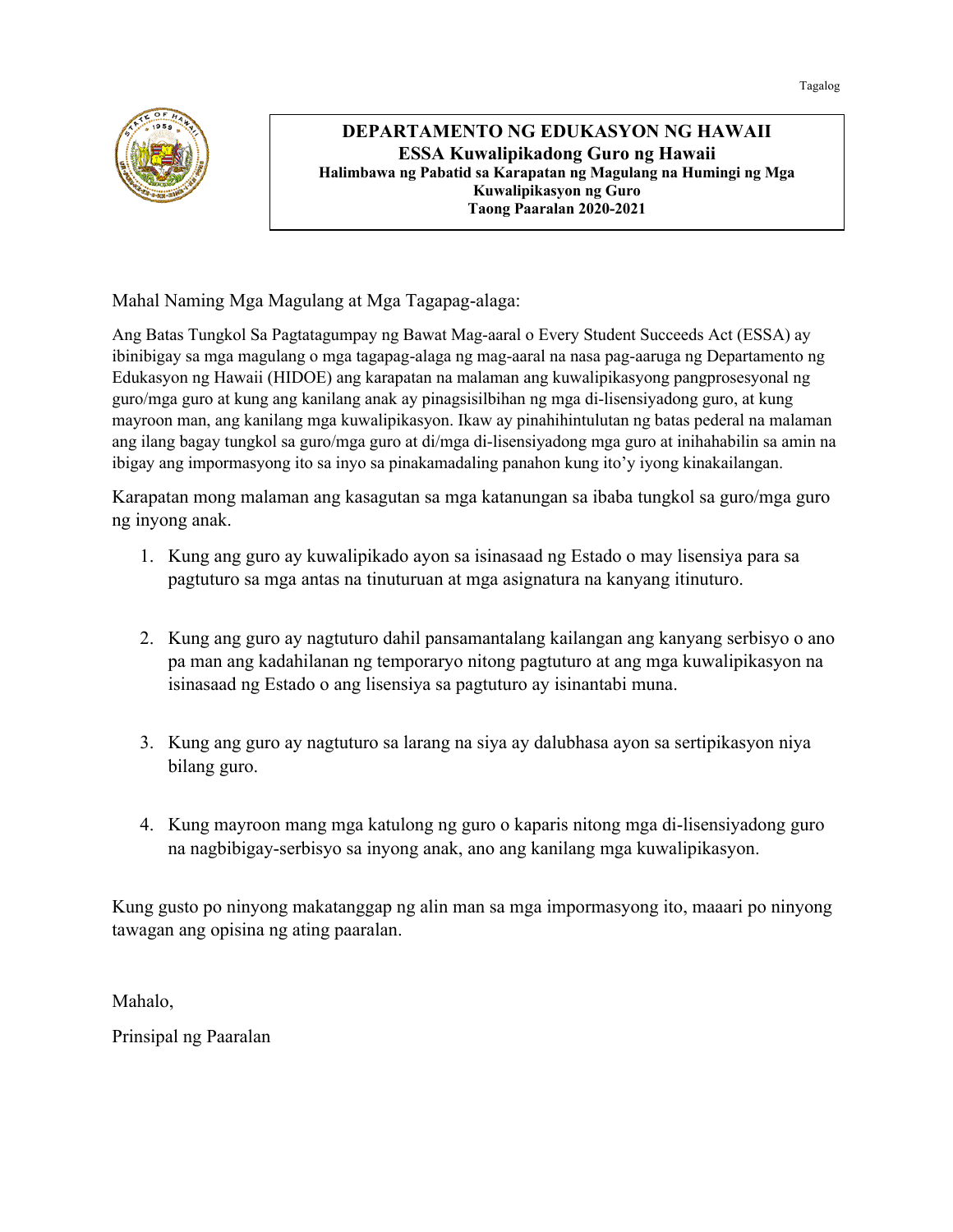

 **POTUNGAUE AKO 'A HAWAII ESSA Hawaii Qualified Teacher Ko e Tohi Fakatokanga Fakaangaanga ki he Totonu 'a e Matu'a ke nau Likuesi e Ngaahi Tu'unga Fakaako e Faiako Faha'i Ta'u Faka Ako 2020-2021**

Ki he Matu'a pea moe Kau Tauhi Fanau:

Ko e Every Student Succeeds Act (ESSA) 'oku 'oatu ki he matu'a pea mo e kau tauhi fanau ako 'i he HIDOE, 'a e totonu ke mou 'ilo 'a e tu'unga fakapolofisinale 'a e kau faiako he lokiako pea kuopau ke fakahoko 'a e ngaahi sevesi e kakai kuo nau 'osi taukei fakapolofisinale, pea kapau 'oku 'osi ma'u e tu'unga koia. 'Oku faka'ataa he lao 'a e Fetulolo kiate koe ke ke fehu'i ki ha fa'ahinga me'a pe 'oku fekau'aki mo ho'o fanau tautefito ki he'ene faiako faka kalasi 'i loki ako pea moe kau polofisinale kotoa pea 'oku 'iai 'a e fiema'u kiate kimautolu ke mau 'oatu ia kiate kimoutolu ha taimi fe'unga 'okapau 'oku mou kole ke 'oatu.

'Oku 'iai ho'o totonu ke ke fehu'i 'a e ngaahi me'a 'oku ha atu i lalo 'o fekau'aki mo ho'o fanau mo 'ene faiako i he lokiako.

- 1. Oku 'osi fakakakato nai he faiako 'a e fiema'u fakaako mei he Siteiti pea moe ngaahi laiseni kotoa pe ki he kuleiti levolo kotoa pea moe ngaahi lesoni takitaha he elia 'oku tuku atu ki he tangata/fefine ke nau fakahinohino.
- 2. 'Oku fakapapau'i koe faiako oku ne ngaue ha tu'unga fakafiema'u fakavavevave pe, pe ko ha ngaahi fiema'u makehe ange fakangaue na'e fakafou mei he Siteiti mo e ngaahi tu'unga fakako pea mo e ngaahi laiseni kotoa ke lava 'o 'oua 'e toe fakakakato.
- 3. Oku fakahoko ngaue 'a e faiako 'o faiako pe he 'elia na'e teuteu'i ia kiai ki hono mala'e pe koe ngaahi setifikeiti fakafaiako 'oku ne ma'u.
- 4. Ko ha faiako pe 'oku tokoni pe oku tatau mo ha ni'ihi ngaue fakapolofisinale ke nau 'oatu 'a e sevesi kakato ki ho'o fanau, pea kapau oku fai ia pea moe tu'unga fakaako 'oku ma'u.

Kapau 'oku ke loto ke ma'u atu 'a e ngaahi fiema'u ko 'eni, kataki pe 'o fakafetu'utaki ki he 'ofis 'i 'api ako.

Mahalo,

Pule Ako Apiako.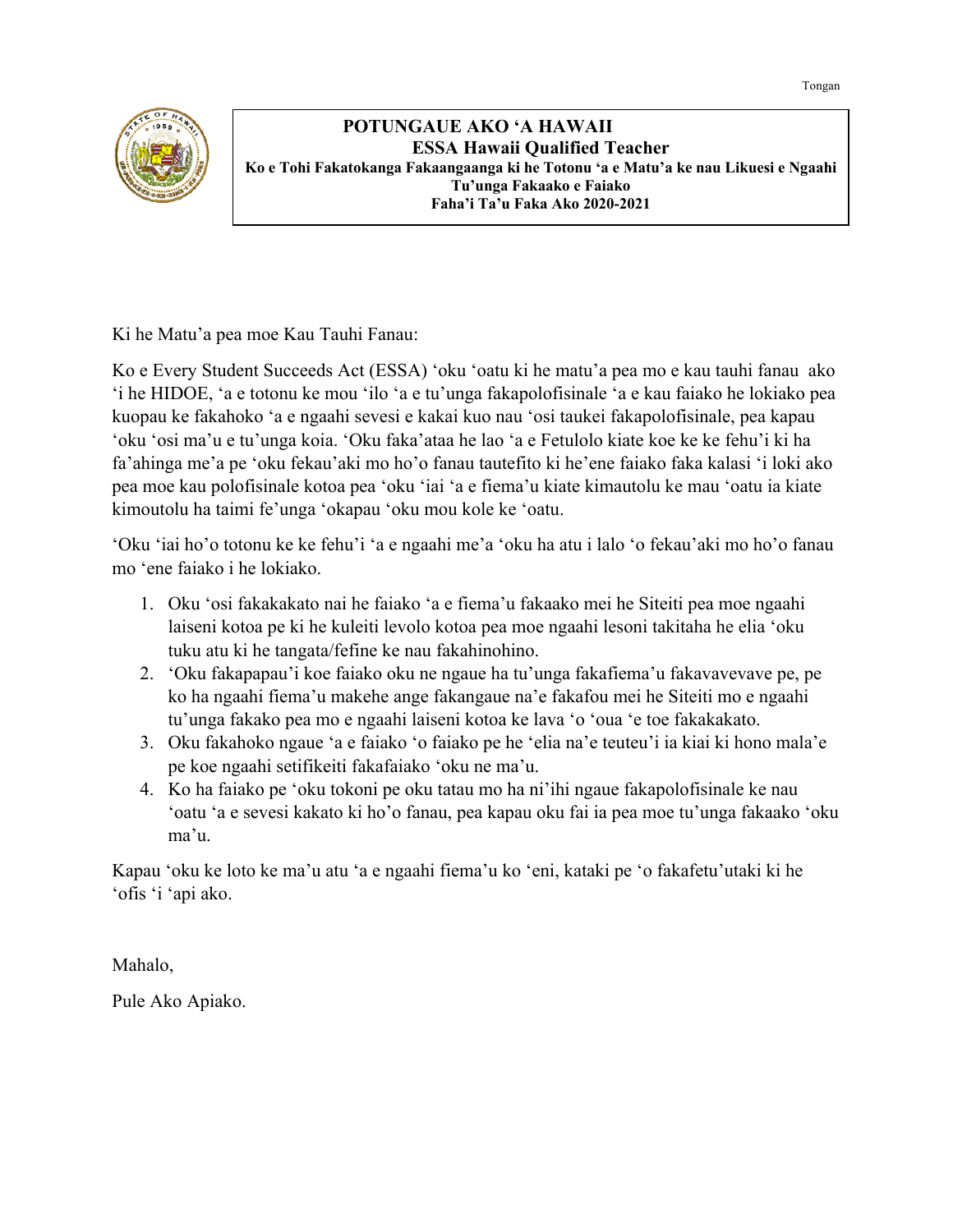Vietnamese



**BỘ GIÁO DỤC HAWAII Giáo Viên Đạt Chuẩn ESSA Hawaii Thông Báo Mẫu Cho Phụ Huynh Về Quyền Yêu Cầu Được Biết Trình Độ Của Giáo Viên Năm học 2020-2021**

Xin chào Cha mẹ và Người giám hộ,

Đạo luật Thành công cho mỗi học sinh (ESSA) cung cấp cho (các) phụ huynh/người giám hộ của học sinh HIDOE quyền được biết trình độ chuyên môn của (các) giáo viên đứng lớp và liệu con em họ có được cung cấp dịch vụ bởi các giáo viên bán chuyên nghiệp hay không cũng như trình độ của họ ra sao. Luật liên bang cho phép quý vị yêu cầu được biết một số thông tin nhất định về (các) giáo viên đứng lớp và (các) giáo viên bán chuyên nghiệp của con em cũng như yêu cầu chúng tôi kịp thời cung cấp cho quý vị những thông tin đó theo yêu cầu.

Quý vị có quyền yêu cầu được biết những thông tin sau về mỗi một trong số (các) giáo viên đứng lớp của con em.

- 1. Giáo viên đó có đáp ứng được các tiêu chuẩn chứng nhận và cấp phép của Tiểu bang đối với các cấp lớp và các môn học mà họ giảng dạy hay không.
- 2. Giáo viên đó có đang giảng dạy trong trường hợp khẩn cấp hoặc trong các tình trạng tạm thời khác mà qua đó các tiêu chuẩn chứng nhận và cấp phép của Tiểu bang đã được miễn hay không.
- 3. Giáo viên đó có đang giảng dạy trong lĩnh vực ngành nghề mà họ được chứng nhận giảng dạy hay không.
- 4. Có hay không bất cứ các trợ lý hoặc các giáo viên bán chuyên nghiệp nào tương tự tham gia cùng với giáo viên cung cấp dịch vụ cho con em quý vị hay không, và nếu có thì bằng cấp của họ ra sao.

Nếu quý vị muốn nhận bất kỳ thông tin nào trong số các thông tin trên, vui lòng liên hệ với văn phòng nhà trường.

Trân trong,

Hiệu trưởng nhà trường